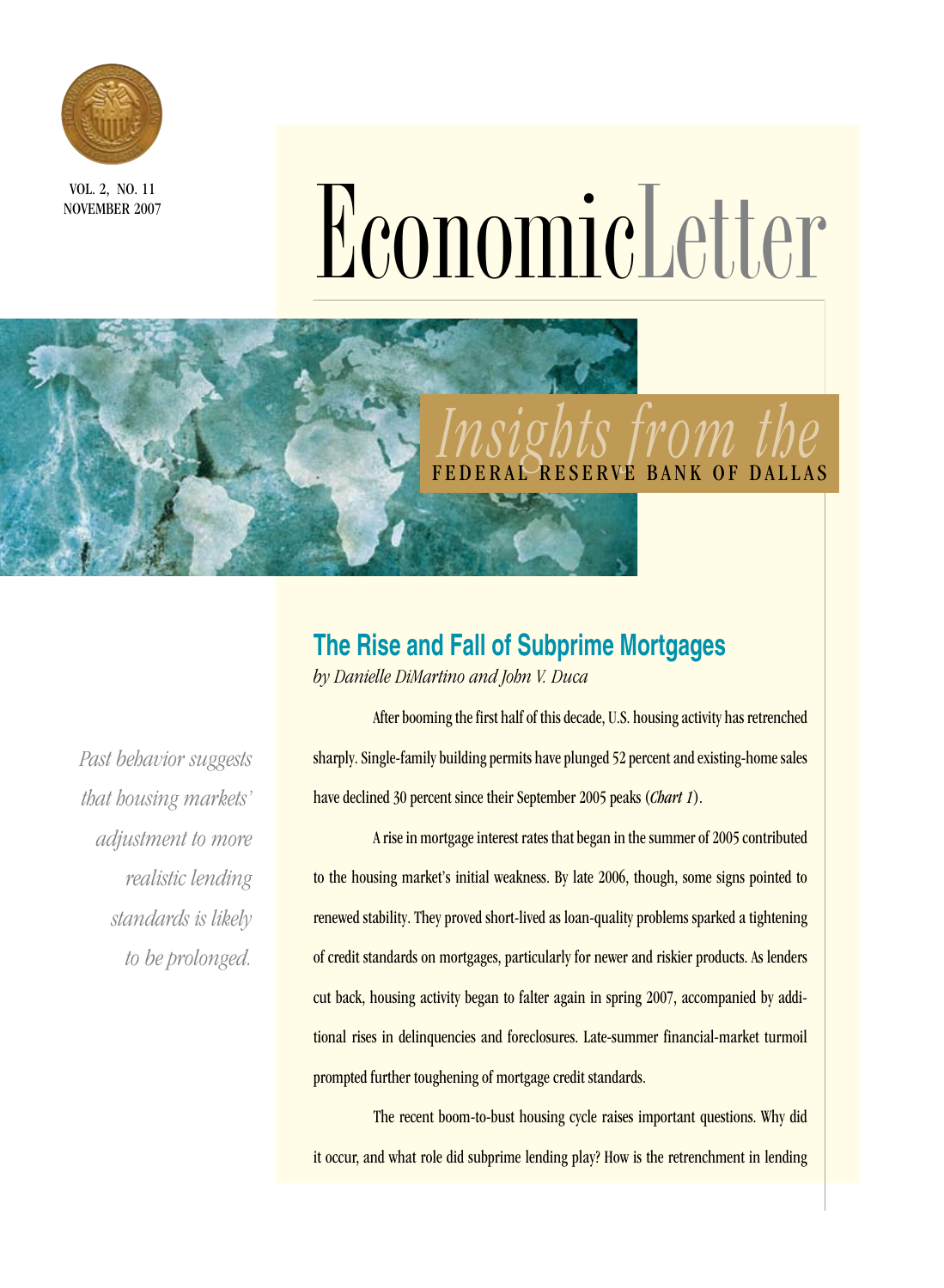activity affecting housing markets, and will it end soon? Is the housing slowdown spilling over into the broader economy?

#### **Rise of Nontraditional Mortgages**

Monitoring housing today entails tracking an array of mortgage products. In the past few years, a fastgrowing market seized upon such arrangements as "option ARMs," "nodoc interest-onlys" and "zero-downs with a piggyback." For our purposes, it's sufficient to distinguish among prime, jumbo, subprime and nearprime mortgages.

Prime mortgages are the traditional—and still most prevalent—type of loan. These go to borrowers with good credit, who make traditional down payments and fully document their income. Jumbo loans are generally of prime quality, but they exceed the \$417,000 ceiling for mortgages that can be bought and guaranteed by government-sponsored enterprises.

Subprime mortgages are extended to applicants deemed the least creditworthy because of low credit scores or uncertain income prospects, both of which reflect the highest default risk and warrant the highest interest rates. Near-prime mortgages, which are smaller than jumbos, are made to borrowers who qualify for credit a notch above subprime but may not be able to fully document their income or provide traditional down payments. Most mortgages in the near-prime category are securitized in so-called Alternative-A, or Alt-A, pools.

Some 80 percent of outstanding U.S. mortgages are prime, while 14 percent are subprime and 6 percent fall into the near-prime category. These numbers, however, mask the explosive growth of nonprime mortgages. Subprime and near-prime loans shot up from 9 percent of newly originated securitized mortgages in 2001 to 40 percent in 2006.1

The nonprime boom introduced practices that made it easier to obtain loans. Some mortgages required little or no proof of income; others needed little or no down payment. Homebuyers could take out a simultaneous second, or piggyback, mortgage at the time of purchase, make interest-only payments for up to 15 years,



skip payments by reducing equity or, in some cases, obtain a mortgage that exceeded the home's value.

These new practices opened the housing market to millions of Americans, pushing the homeownership rate from 63.8 percent in 1994 to a record 69.2 percent in 2004. Although low interest rates bolstered homebuying early in the decade, the expansion of nonprime mortgages clearly played a role in the surge of homeownership.

Two crucial developments spurred nonprime mortgages' rapid growth. First, mortgage lenders adopted the credit-scoring techniques first used in making subprime auto loans. With these tools, lenders could better sort applicants by creditworthiness and offer them appropriately risk-based loan rates.

By itself, credit scoring couldn't have fostered the rapid growth of nonprime lending. Banks lack the equity capital needed to hold large volumes of these risky loans in their portfolios. And lenders of all types couldn't originate and then sell these loans to investors in the form of residential mortgage-backed securities, or RMBS—at least not without added protection against defaults.

The spread of new products offering default protection was the second crucial development that fostered subprime lending growth. Traditionally, banks made prime mortgages funded with deposits from savers. By the 1980s and 1990s, the need for deposits had eased as mortgage lenders created a new way for funds to flow from savers and investors to prime borrowers through government-sponsored enterprises (GSEs) (*Chart 2, upper panel*).

Fannie Mae and Freddie Mac are the largest GSEs, with Ginnie Mae being smaller. These enterprises guarantee the loans and pool large groups of them into RMBS. They're then sold to investors, who receive a share of the payments on the underlying mortgages. Because the GSEs are federally chartered, investors perceive an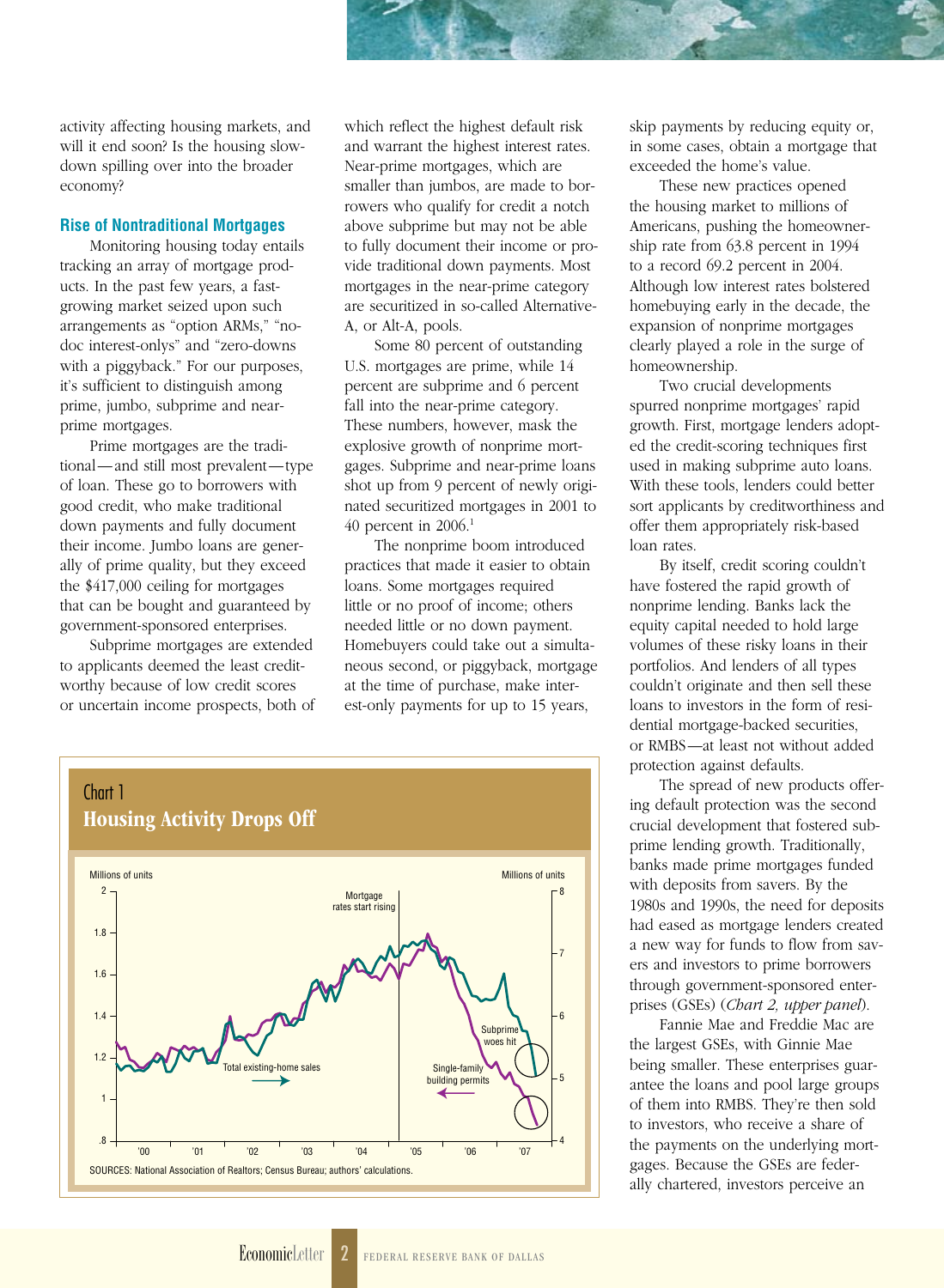implicit government guarantee of them. Fannie Mae and Freddie Mac, however, haven't packaged many nonprime mortgages into RMBS.

Lacking the same perceived status, nonagency RMBS—those not issued by Fannie Mae, Freddie Mac and Ginnie Mae—faced the hurdle of paying investors extremely large premiums to compensate them for high default risk. These high costs would have pushed nonprime interest rates to levels outside the reach of targeted borrowers.

This is where financial innovations came into play. Some—like collateralized debt obligations (CDOs), a common RMBS derivative—were designed to protect investors in nonagency securities against default losses. Such CDOs divide the streams of income that flow from the underlying mortgages into tranches that absorb default losses according to a preset priority.

The lowest-rated tranche absorbs the first defaults on the pool of underlying mortgages, with successively higher ranked and rated tranches absorbing any additional defaults. If defaults turn out to be low, there may be no losses for higher-ranked tranches to absorb. But if defaults are much greater than expected, even higherrated tranches may face losses.

Having confidence in the ability of quantitative models to accurately measure nonprime default risk, a brisk market emerged for securities backed by nonprime loans. The combination of new credit-scoring techniques and new nonagency RMBS products enabled nonprime-rated applicants to qualify for mortgages, opening a new channel for funds to flow from savers to a new class of borrowers in this decade (*Chart 2, lower panel*).

### **Nonprime Boom Unravels**

As problems began to emerge in late 2006, investors realized they had purchased nonprime RMBS with overly optimistic expectations of loan quality.2 Much of their misjudgment plausibly stemmed from the difficulty of forecast-

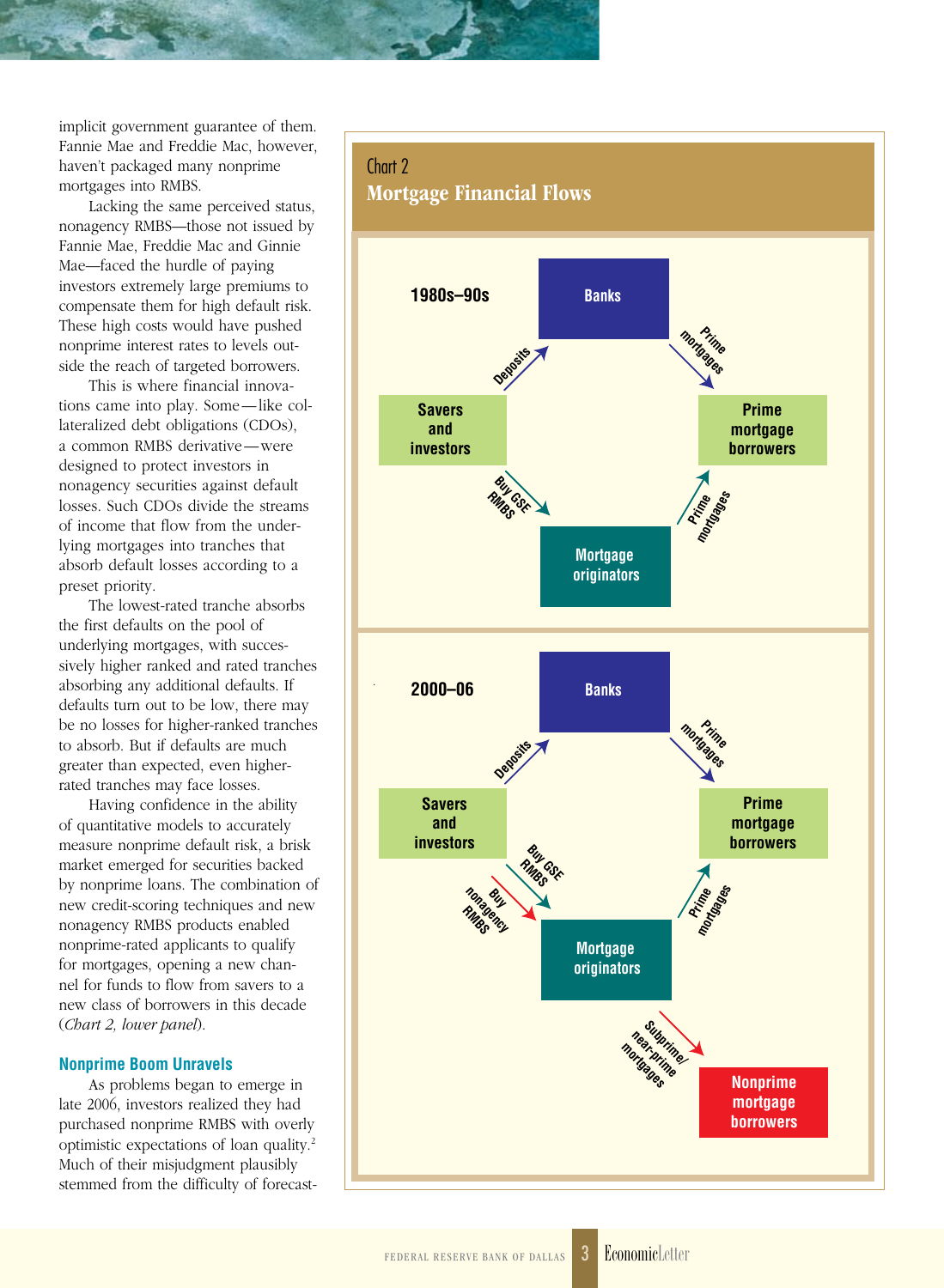*Failure to appreciate the risks of nonprime loans prompted lenders to overly ease credit standards. The result was a huge jump in origination shares for subprime and near-prime mortgages.*

ing default losses based on the short history of nonprime loans.

Subprime loan problems had surfaced just before and at the start of the 2001 recession but then rapidly retreated from 2002 to 2005 as the economy recovered (*Chart 3*). This pre-2006 pattern suggested that as long as unemployment remained low, so, too, would default and delinquency rates.

This interpretation ignored two other factors that had helped alleviate subprime loan problems earlier in the decade. First, this was a period of rapidly escalating home prices. Subprime borrowers who encountered financial problems could either borrow against their equity to make house payments or sell their homes to settle their debts. Second, interest rates declined significantly in the early 2000s. This helped lower the base rate to which adjustable mortgage rates were indexed, thereby limiting the increase when initial, teaser rates ended.

Favorable home-price and interest rate developments likely led models that were overly focused on unem-



ployment as a driver of problem loans to underestimate the risk of nonprime mortgages. Indeed, swings in homeprice appreciation and interest rates may also explain why prime and subprime loan quality have trended together in the 2000s. This can be seen once we account for the fact that past-due rates—the percentage of mortgages delinquent or in some stage of foreclosure—typically run five times higher on subprime loans (*Chart 3*). When the favorable home-price and interest rate factors reversed, the past-due rate rose markedly, despite continued low unemployment.

Failure to appreciate the risks of nonprime loans prompted lenders to overly ease credit standards.<sup>3</sup> The result was a huge jump in origination shares for subprime and near-prime mortgages.

Compared with conventional prime loans in 2006, average down payments were lower, at 6 percent for subprime mortgages and 12 percent for near-prime loans.<sup>4</sup> The relatively small down payments often entailed borrowers' taking out piggyback loans to pay the portion of their home prices above the 80 percent covered by first-lien mortgages.

Another form of easing facilitated the rapid rise of mortgages that didn't require borrowers to fully document their incomes. In 2006, these low- or no-doc loans comprised 81 percent of near-prime, 55 percent of jumbo, 50 percent of subprime and 36 percent of prime securitized mortgages.

The easier lending standards coincided with a sizeable rise in adjustable-rate mortgages (ARMs). Of the mortgages originated in 2006 that were later securitized, 92 percent of subprime, 68 percent of near-prime, 43 percent of jumbo and 23 percent of prime mortgages had adjustable rates. Now, with rates on one-year adjustable and 30-year fixed mortgages close, ARMs' market share has dwindled to 15 percent, less than half its recent peak of 35 percent in 2004.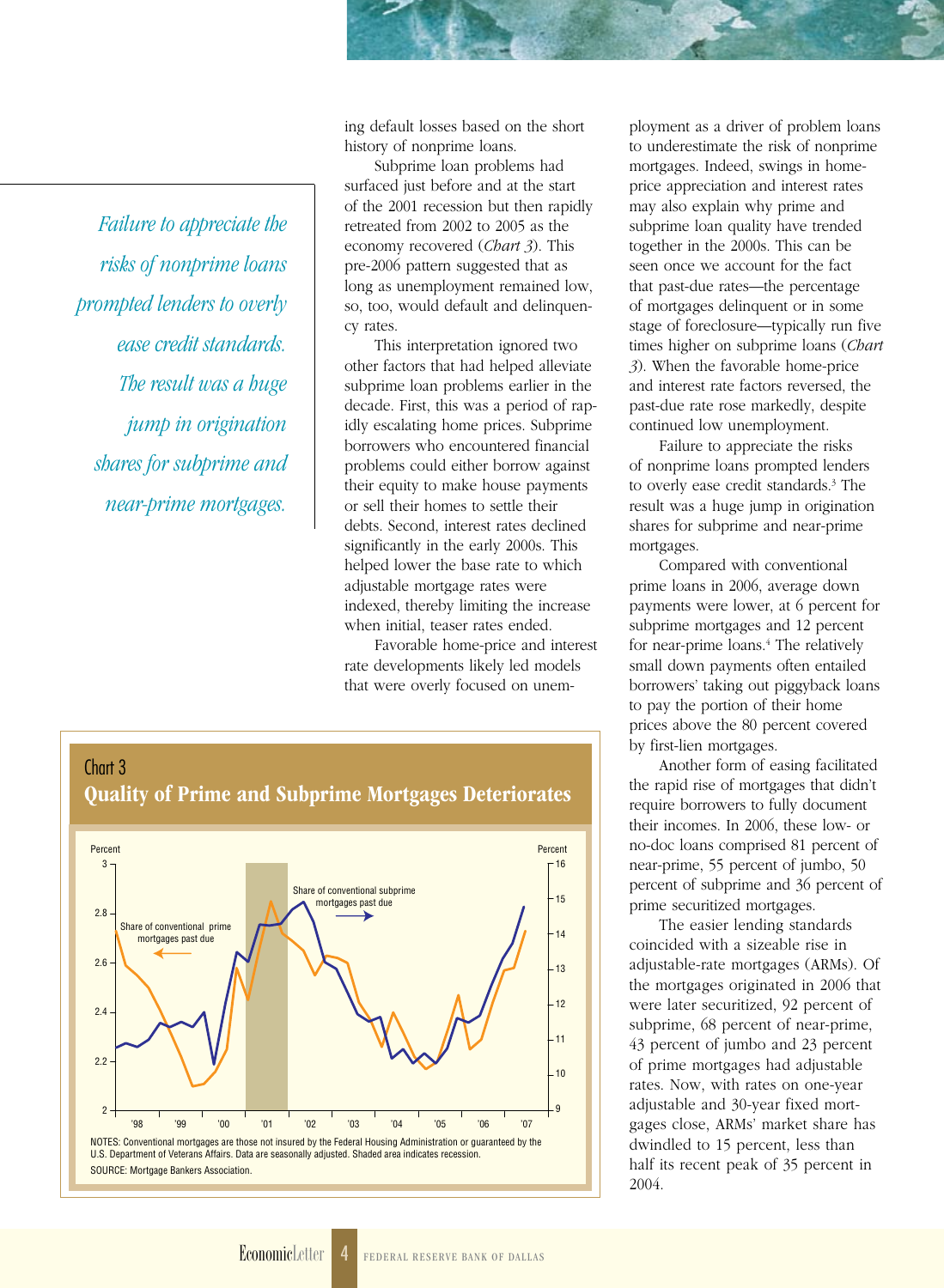In early 2007, investors and lenders began to realize the ramifications of credit-standard easing. Delinquency rates for 6-month-old subprime and near-prime loans underwritten in 2006 were far higher than those of the same age originated in 2004.

Other signs of deterioration also surfaced. The past-due rate for outstanding subprime mortgages rose sharply and neared the peak reached in 2002, with the deterioration much worse for adjustable- than fixed-rate mortgages. In first quarter 2007, the rate at which residential mortgages entered foreclosure rose to its fastest pace since tracking of these data began in 1970.

Lenders reacted to these signs by initially tightening credit standards more on riskier mortgages. In the Federal Reserve's April 2007 survey of senior loan officers, 15 percent of banks indicated they had raised standards for mortgages to prime borrowers in the prior three months, but a much higher 56 percent had done so for subprime mortgages. Responses to the July 2007 survey were similar.

However, in the October 2007

survey the share of banks tightening standards on prime mortgages jumped to 41 percent, while 56 percent did so for subprime loans. Many nonbank lenders have also imposed tougher standards or simply exited the business altogether. This likely reflects lenders' response to the financial disruptions seen since last summer.

The stricter standards meant fewer buyers could bid on homes, affecting prices for prime and subprime borrowers alike. Foreclosures added to downward pressures on home prices by raising the supply of houses on the market. And after peaking in September 2005, single-family home sales fell in September 2007 to their lowest level since January 1998.

The number of unsold homes on the market has risen, sharply pushing up the inventory-to-sales ratio for existing single-family homes from their low in January 2005 to their highest level since the start of this series in 1989 (*Chart 4*). Condominium supply, which is reflected in the all-home numbers, has experienced an even sharper increase since early 2005.



*In the absence of homeprice appreciation, many households are finding it difficult to refinance their way out of adjustable-rate mortgages.*

These high inventories will likely weigh on construction and home prices for months to come. After peaking in early 2005, the Standard & Poor's/Case-Shiller index of year-over-year homeprice appreciation in 10 large U.S. cities was down 5 percent in August—its biggest drop since 1991. While a Freddie Mac gauge of home prices posted a small year-over-year gain in the second quarter, the pace was dramatically off its highest rate, reported in third quarter 2005 (*Chart 5*).

In the absence of home-price appreciation, many households are finding it difficult to refinance their way out of adjustable-rate mortgages obtained at the height of the housing boom. Larger mortgage payments could exacerbate delinquencies and foreclosures, especially with interest rate resets expected to remain high for the next year (*Chart 6*). This suggests mortgage quality will likely continue to fall off for some time.

## **Financial Turmoil**

By August 2007, the housing market's weaknesses were apparent: loan-quality problems, uncertainty about inventories, interest rate resets and spillovers from weaker home prices. These, coupled with ratings agencies' downgrading of many subprime RMBS, led to a dramatic thinning in trading for subprime credit instruments, many of which carried synthet-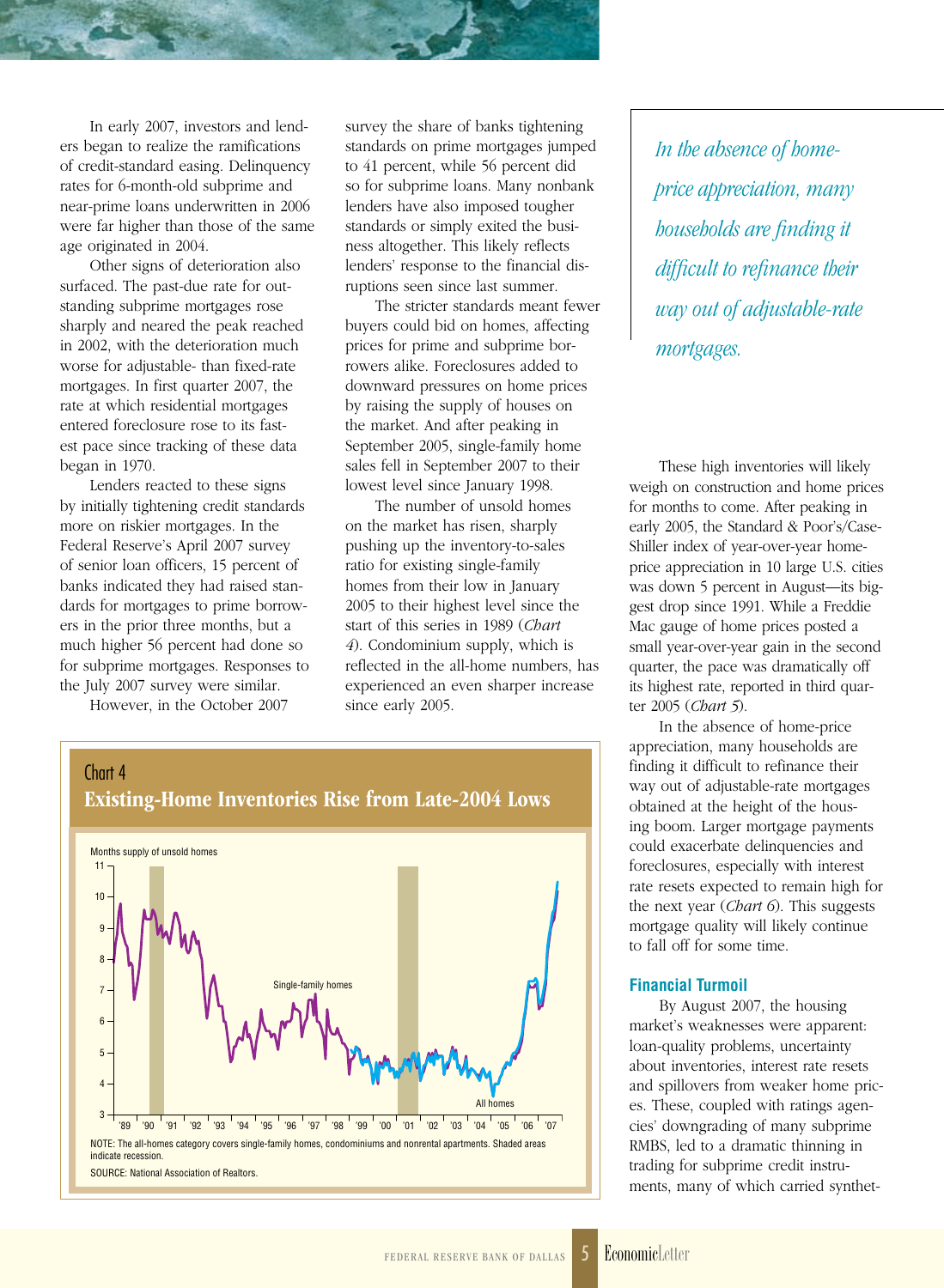## Chart 5

## Home-Price Appreciation Plunges into Negative Territory



## Chart 6 Scheduled Resets on Adjustable-Rate Mortgages Remain High



ic, rather than market, values based on models because of the instruments' illiquidity.

On Aug. 14, the paralysis in the capital markets led three investment funds to halt redemptions because they couldn't reasonably calculate the prices at which their shares could be valued. This event triggered widespread concern about the pricing of many new instruments, calling into question many financial firms' market values and disrupting the normal workings of the financial markets.

Investors sought liquidity, putting upward pressure on overnight interest rates and sparking a sharp upward repricing of risk premiums on assets, particularly those linked to nonprime mortgages. One outcome was an interest rate spike for both mortgagebacked commercial paper and jumbo mortgages, which heightened financial market uncertainty. In this environment, nonagency RMBS were viewed as posing more liquidity and default risk than those packaged by Fannie Mae and Freddie Mac.

Facing greater perceived default risk, investors began demanding much higher risk premiums on jumbo mortgage securities, pushing up the cost of funding such loans via securitization and encouraging lenders to incur the extra cost of holding more of these loans in their portfolios. This contributed to a 1 percentage point jump in jumbo interest rates between June and late August, an especially important increase given that jumbos accounted for about 12 percent of mortgage originations last year.

Although spreads between jumbo and conforming loan rates have fallen off their late-summer highs, they're still elevated. The higher rates have dampened the demand for more expensive homes, just as tighter credit standards reduced the number of buyers for lower-end homes.

## **Macroeconomic Effects**

A housing slowdown mainly affects gross domestic product by curtailing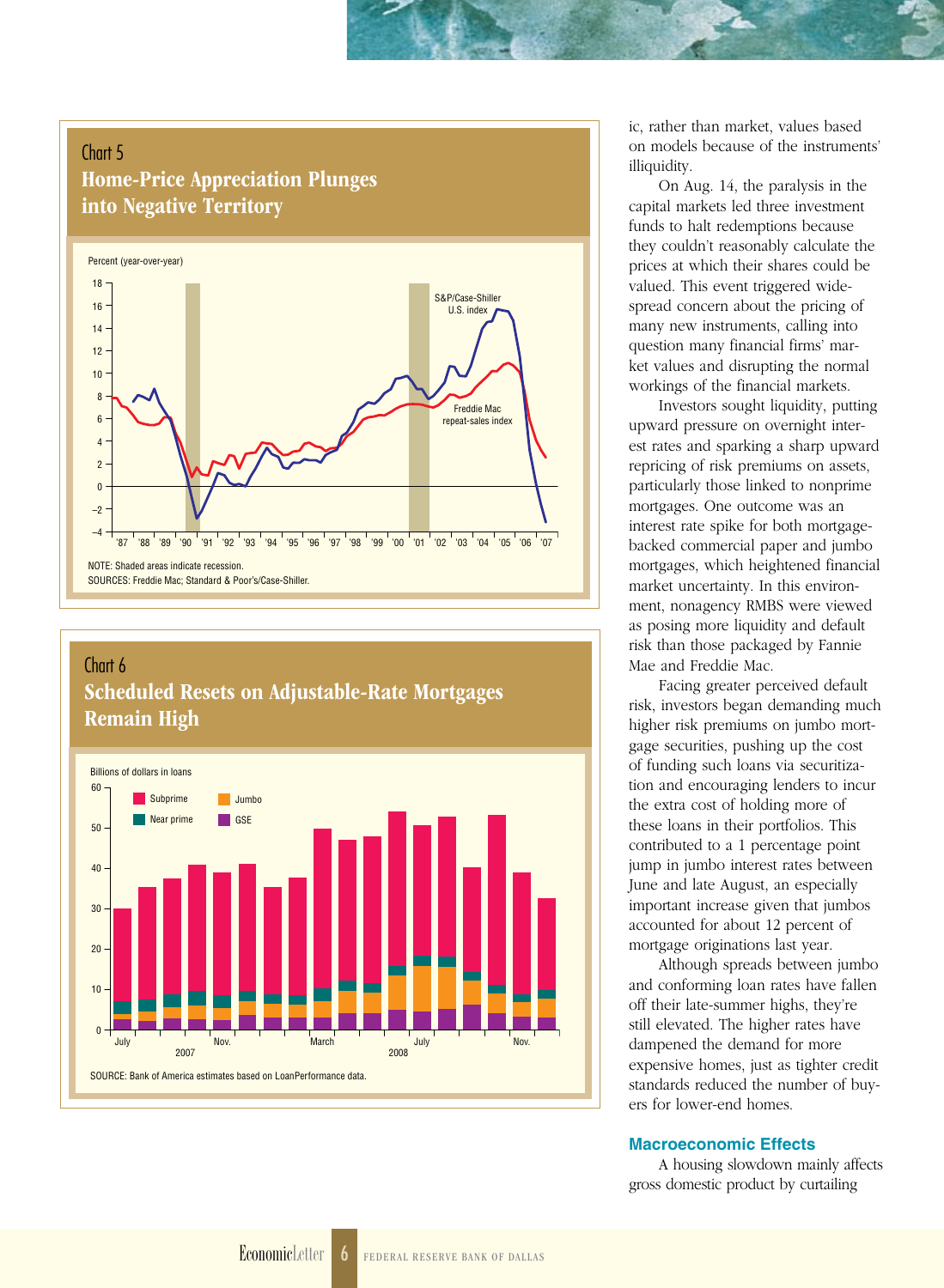housing construction and home-related spending. It also reins in spending by consumers who have less housing wealth against which to borrow.<sup>5</sup>

Residential construction likely exerted its largest negative effect in third quarter 2006, when it subtracted 1.3 percentage points from the annual pace of real GDP growth. Last year, many forecasts predicted home construction would stop restraining GDP growth by the end of 2007 and the industry would start recovering in 2008. These predictions were made before the tightening of nonprime credit standards began in late 2006. The change in standards will likely prolong the housing downturn and delay the recovery, although it's hard to tell precisely for how long. Since single-family permits have already fallen 52 percent from their September 2005 peak, however, the worst of the homebuilding drag may be behind us.

The same may not be true for housing's indirect effect on consumption. Since the late 1990s, many homeowners have borrowed against housing wealth, using home equity lines of credit or cash-out refinancing or not fully rolling over capital gains on one house into a down payment or improvements on the next one. These mortgage equity withdrawals gave people access to lower cost, collateralized loans, which bolstered spending on consumer goods. By one measure, these withdrawals were as large as 6 to 7 percent of labor and transfer income in the early to mid-2000s.

The magnitude and timing of these withdrawals may have changed in hard-to-gauge ways. New research suggests housing wealth's impact on consumer spending grew as recent financial innovations expanded the ability to tap housing equity.<sup>6</sup> This is consistent with prior research on housing's connection to U.S. consumer spending.7 Aside from the interestrate-related refinancing surge of 2002 and 2003, mortgage equity-withdrawal movements have become increasingly sensitive to swings in home-price

appreciation since a 1986 law granted a federal income tax deduction for home equity loans (*Chart 7*).

Compounding the uncertain outlook for consumption is the likely reversal of the early 2000s' mortgage credit liberalization.8 This will put further downward pressure on home prices and housing wealth and may curtail home equity loans and cash-out refinancings. Finally, the homebuying enabled by the easing of credit standards in recent years may have been at the expense of later sales, further dampening the market going forward.

The timing of housing wealth's impact on consumption may have also changed. For example, before the advent of equity lines and cashout refinancings, housing wealth increases may have affected U.S. consumption mainly by reducing homeowners' need to save for retirement. Since then, such financial innovations have enabled households to spend their equity gains before retirement. It's unclear how much this may be

reversed by the 2007 retrenchment in mortgage availability.

### **Looking Ahead**

The rise and fall of nonprime mortgages has taken us into largely uncharted territory. Past behavior, however, suggests that housing markets' adjustment to more realistic lending standards is likely to be prolonged.<sup>9</sup>

One manifestation of the slow downward adjustment of home prices and construction activity is the mounting level of unsold homes. The muted outlook for home-price appreciation, coupled with the resetting of many nonprime interest rates, suggests foreclosures will increase for some time.

The sharp reversal of trends in home-price appreciation will also dampen consumer spending growth, an effect that may worsen if the pullback in mortgage availability limits people's ability to borrow against their homes.

Although recent financial market turmoil will likely add to the housing slowdown, there are mitigating factors.